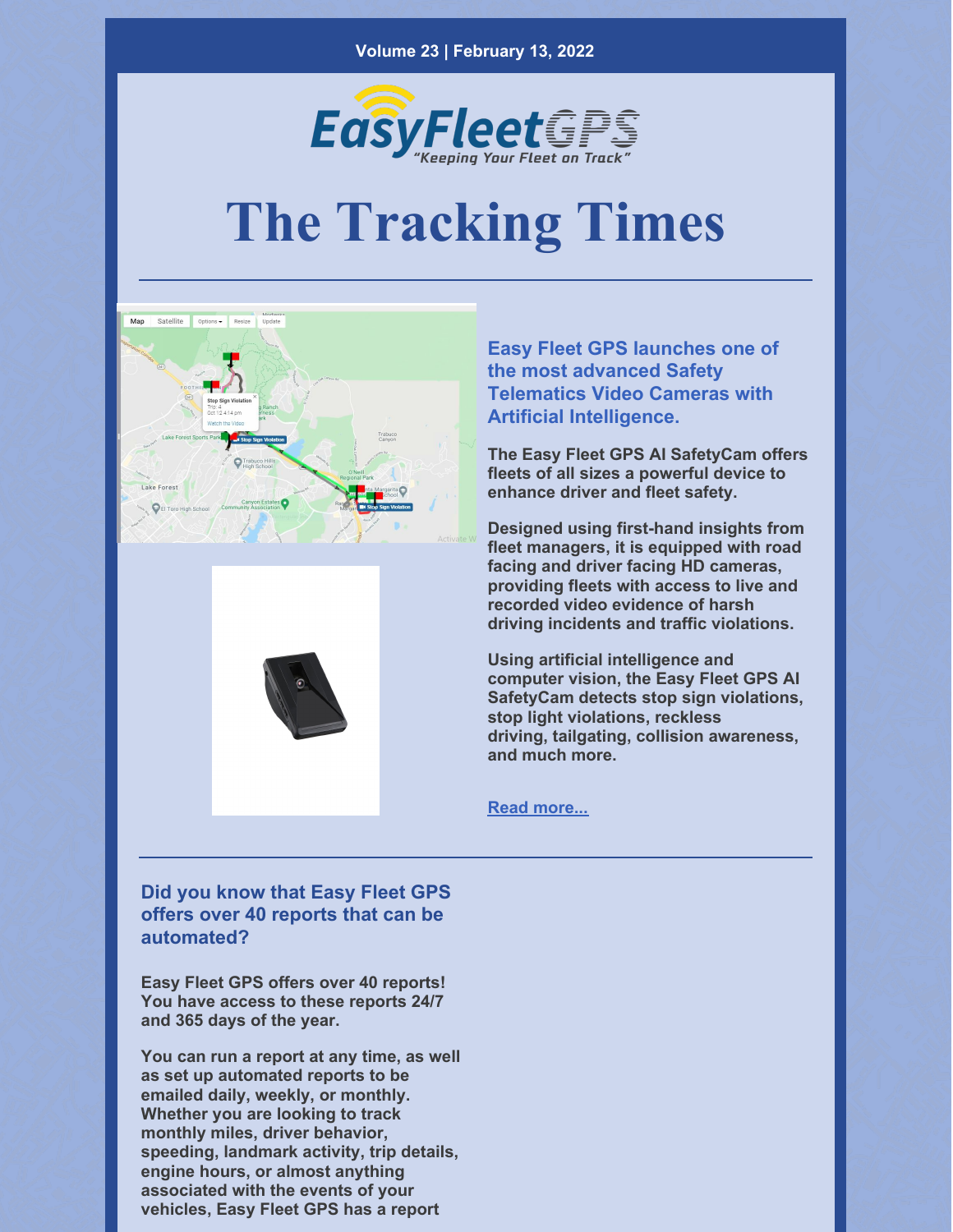| for you.                                                                    |                   | <b>7</b> Help<br><b>El Auto Reports</b>                        |  |
|-----------------------------------------------------------------------------|-------------------|----------------------------------------------------------------|--|
| We offer detailed reports and summary<br>reports. Please contact us for any | Report            | <b>Daily Details Report</b><br>$\overline{\mathbf{v}}$         |  |
| assistance accessing the reports.<br><b>Contact us</b>                      | Group             | * All Groups                                                   |  |
|                                                                             | Vehicle           | All Vehicles in Group<br>٧                                     |  |
|                                                                             | <b>Start Date</b> | September 16, 2020                                             |  |
|                                                                             | <b>Start Time</b> | 12<br>00<br>$\mathbf{v}$<br>v<br>am<br>$\overline{\mathbf{v}}$ |  |
|                                                                             | Stop Date         | September 16, 2020                                             |  |
|                                                                             | Stop Time         | 11<br>59<br>$\mathbf{v}$<br>۷<br>pm<br>$\overline{\mathbf{v}}$ |  |
|                                                                             |                   | <b>Get Report Now</b>                                          |  |
|                                                                             |                   | Get Printable Report (PDF)                                     |  |
|                                                                             |                   | Get Spreadsheet Report (CSV)                                   |  |
|                                                                             |                   |                                                                |  |

### **Proactively monitor your vehicle's battery voltage.**

**Did you know that the Easy Fleet GPS platform allows you to monitor the voltage on your vehicle's battery?**

**Yes, our platform allows you to monitor your vehicle's battery voltage from the mapping page, and you can also receive an immediate notification if the battery voltage drops below a certain level.**

**This way, you can proactively charge or replace an old battery to prevent downtime. Please contact us if you need any assistance viewing the voltage or setting up an alert.**

#### **[Contact](mailto:info@easyfleetgps.com) us....**

**Easy Fleet GPS is proud of its partnership with Wood Gutman & Bogart.**

**Are you looking for commercial business insurance?**

**Do you know the name of your current insurance agent?**

**Easy Fleet GPS has enjoyed a three-**



## **WOOD GUTMANN & BOGART**

**Insurance Brokers**